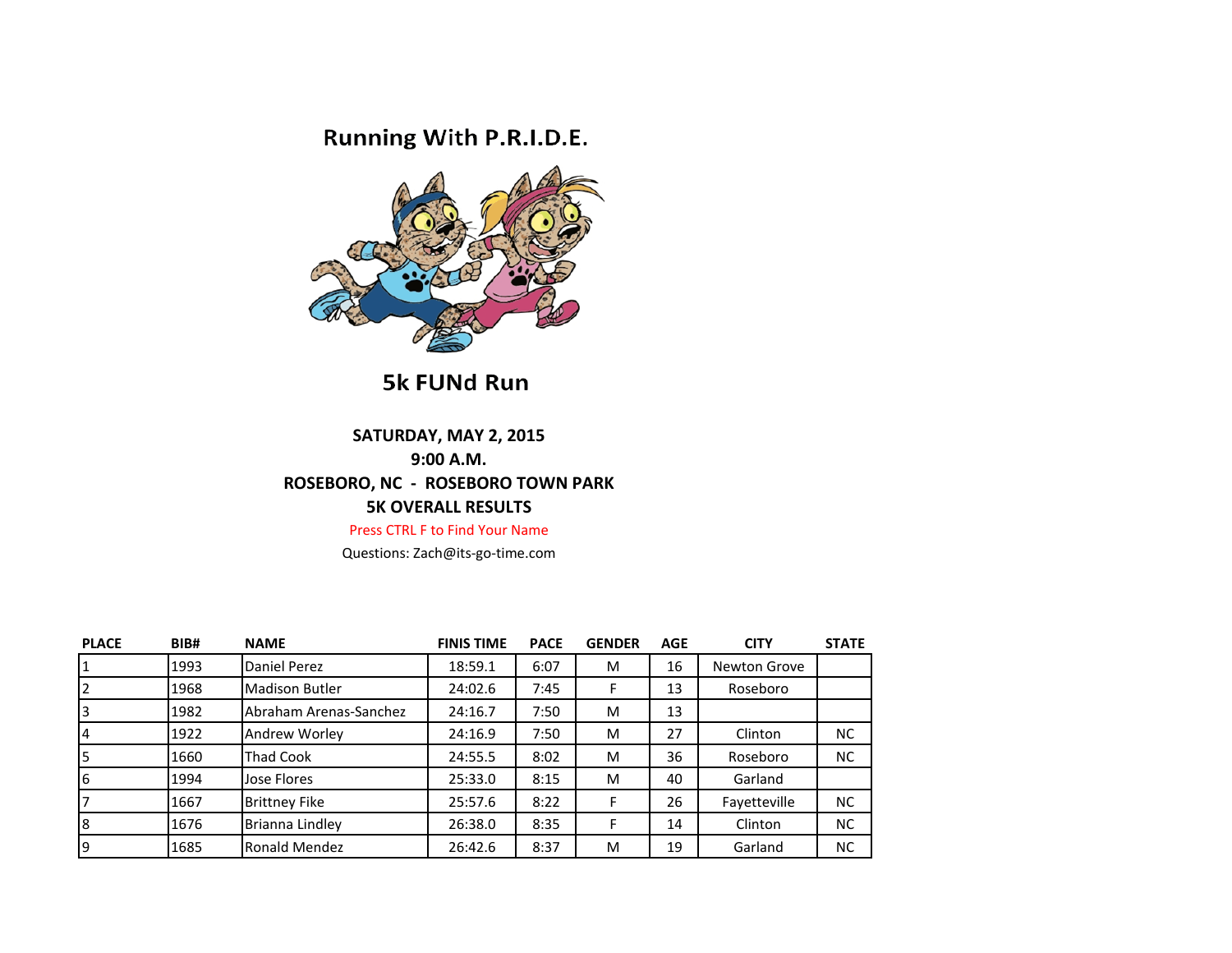| 10 | 1925 | Lisa Hairr               | 27:01.5 | 8:43  | F                                                                                                          | 30 | Salemburg    |           |
|----|------|--------------------------|---------|-------|------------------------------------------------------------------------------------------------------------|----|--------------|-----------|
| 11 | 1991 | Jesus Otero              | 27:31.7 | 8:53  | M                                                                                                          | 28 | Teachy       |           |
| 12 | 1693 | McKenzie Naylor          | 28:07.8 | 9:04  | F                                                                                                          | 14 | Clinton      | <b>NC</b> |
| 13 | 1600 | Amanda Castle            | 28:14.2 | 9:06  | F                                                                                                          | 31 | Roseboro     | <b>NC</b> |
| 14 | 1675 | Douglas Koser            | 28:39.2 | 9:15  | M                                                                                                          | 47 | Salemburg    | <b>NC</b> |
| 15 | 1970 | Willie Mitchell          | 29:31.5 | 9:31  | M                                                                                                          | 72 | Clinton      |           |
| 16 | 1918 | Trey White               | 30:26.0 | 9:49  | ${\sf M}$                                                                                                  | 11 | Roseboro     | <b>NC</b> |
| 17 | 1936 | Fabiola Salgado          | 30:29.9 | 9:50  | F                                                                                                          | 15 | Dunn         |           |
| 18 | 1597 | <b>Wendy Cabral</b>      | 30:33.4 | 9:51  | F                                                                                                          | 43 | Clinton      | <b>NC</b> |
| 19 | 1750 | Sara Teasdale            | 31:27.7 | 10:09 | F                                                                                                          | 11 | Roseboro     | <b>NC</b> |
| 20 | 1743 | <b>Matthew Teasdale</b>  | 31:28.9 | 10:09 | M                                                                                                          | 37 | Roseboro     | NC.       |
| 21 | 1687 | Derrick Mitchell         | 32:20.5 | 10:26 | M                                                                                                          | 12 | Clinton      | <b>NC</b> |
| 22 | 1983 | Zanyah Brown             | 32:26.8 | 10:28 | F                                                                                                          | 13 |              |           |
| 23 | 1671 | Kyle Green               | 32:30.5 | 10:29 | M                                                                                                          | 16 | Roseboro     | <b>NC</b> |
| 24 | 1700 | <b>Martina Sikes</b>     | 32:33.2 | 10:30 | F                                                                                                          | 26 | Dunn         | <b>NC</b> |
| 25 | 1765 | <b>Haley Tew</b>         | 32:35.4 | 10:31 | F                                                                                                          | 15 | Newton Grove | <b>NC</b> |
| 26 | 1984 | Cassidy Horne            | 32:35.7 | 10:31 | F                                                                                                          | 13 |              |           |
| 27 | 1663 | Justin Edgerton          | 32:51.4 | 10:36 | M                                                                                                          | 11 | Dunn         | NC        |
| 28 | 1698 | William Pippin           | 34:24.1 | 11:06 | M                                                                                                          | 40 | Roseboro     | <b>NC</b> |
| 29 | 1688 | <b>Immanuel Mitchell</b> | 34:30.6 | 11:08 | $\mathsf{M}% _{T}=\mathsf{M}_{T}\!\left( a,b\right) ,\ \mathsf{M}_{T}=\mathsf{M}_{T}\!\left( a,b\right) ,$ | 14 | Clinton      | <b>NC</b> |
| 30 | 1691 | James Murphy             | 34:56.0 | 11:16 | M                                                                                                          | 9  | Roseboro     | NC.       |
| 31 | 1684 | <b>Bryson Melvin</b>     | 35:06.8 | 11:19 | M                                                                                                          | 10 | Clinton      | <b>NC</b> |
| 32 | 1672 | Harley Hardison          | 35:14.4 | 11:22 | F                                                                                                          | 13 | Dunn         | NC        |
| 33 | 1683 | Anthony Melvin           | 35:22.0 | 11:25 | M                                                                                                          | 44 | Clinton      | <b>NC</b> |
| 34 | 1677 | Caleb Madgar             | 35:26.6 | 11:26 | M                                                                                                          | 9  | Roseboro     | <b>NC</b> |
| 35 | 1969 | Keeler Brown             | 35:38.4 | 11:30 | F                                                                                                          | 38 |              |           |
| 36 | 1689 | Rilya Mitchell           | 36:13.3 | 11:41 | F                                                                                                          | 10 | Clinton      | <b>NC</b> |
| 37 | 1980 | Alea Belflowers          | 36:13.5 | 11:41 | F                                                                                                          | 16 |              |           |
| 38 | 1972 | Derrick Mitchell         | 36:14.0 | 11:41 | M                                                                                                          | 51 |              |           |
| 39 | 1992 | Ariana Romero            | 36:48.4 | 11:52 | F                                                                                                          | 11 | Rose Hill    |           |
| 40 | 1678 | Colin Madgar             | 36:57.3 | 11:55 | $\mathsf{M}% _{T}=\mathsf{M}_{T}\!\left( a,b\right) ,\ \mathsf{M}_{T}=\mathsf{M}_{T}\!\left( a,b\right) ,$ | 11 | Roseboro     | NC        |
| 41 | 1665 | Lane Ehle                | 37:01.3 | 11:56 | M                                                                                                          | 11 | Roseboro     | <b>NC</b> |
| 42 | 1679 | Michaela Maldonado       | 38:49.2 | 12:31 | F                                                                                                          | 13 | Dunn         | <b>NC</b> |
| 43 | 1582 | Ashton Blackburn         | 38:51.7 | 12:32 | F                                                                                                          | 13 | Roseboro     | <b>NC</b> |
|    |      |                          |         |       |                                                                                                            |    |              |           |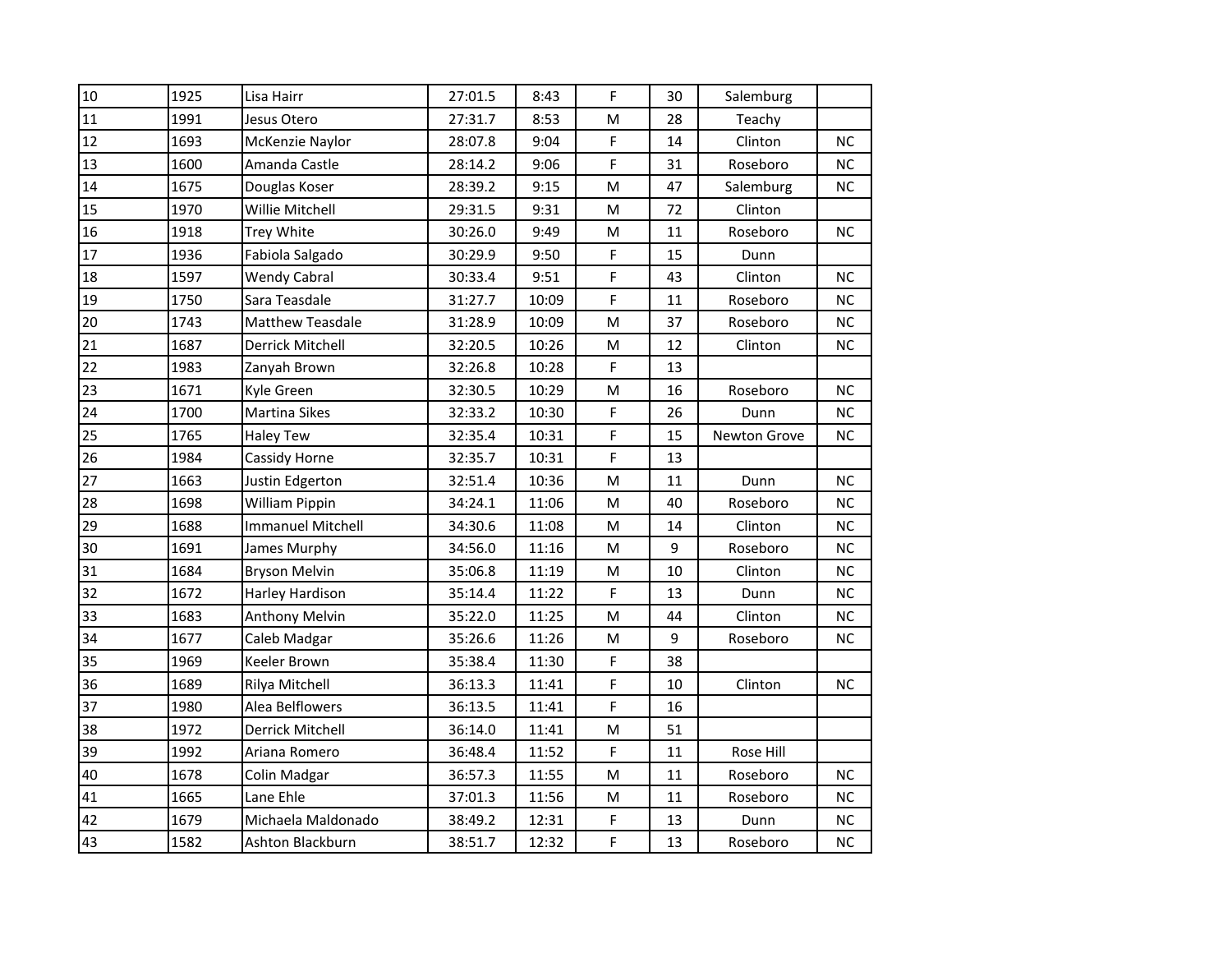| 44 | 1979 | Amir McKoy                | 39:10.3 | 12:38 | M           | 10 | Roseboro  | <b>NC</b> |
|----|------|---------------------------|---------|-------|-------------|----|-----------|-----------|
| 45 | 1775 | Kamari Walker             | 39:12.4 | 12:39 | F           | 10 | Roseboro  | <b>NC</b> |
| 46 | 1985 | Kaleb James               | 39:12.7 | 12:39 | M           | 10 |           |           |
| 47 | 1998 | Parker Hinson             | 39:58.2 | 12:54 | M           | 7  | Clinton   |           |
| 48 | 1997 | Haleigh Smith             | 39:58.3 | 12:54 | $\mathsf F$ | 14 | Clinton   |           |
| 49 | 1995 | Jackson Hinson            | 39:59.2 | 12:54 | M           | 8  | Clinton   |           |
| 50 | 1986 | Caleb Moore               | 40:46.2 | 13:09 | ${\sf M}$   | 6  |           |           |
| 51 | 1777 | Kim Wanner                | 40:51.4 | 13:11 | $\mathsf F$ | 47 | Salemburg | <b>NC</b> |
| 52 | 1971 | Barbara Holland           | 41:05.0 | 13:15 | F           | 67 |           |           |
| 53 | 1699 | <b>Addasun Sanders</b>    | 41:29.9 | 13:23 | F           | 11 | Clinton   | <b>NC</b> |
| 54 | 1681 | Morgan Matthews           | 41:32.4 | 13:24 | F           | 11 | Roseboro  | <b>NC</b> |
| 55 | 1664 | Madison Edgerton          | 41:44.4 | 13:28 | F           | 13 | Dunn      | <b>NC</b> |
| 56 | 1680 | <b>Darell Matthews</b>    | 42:25.1 | 13:41 | M           | 38 | Roseboro  | <b>NC</b> |
| 57 | 1669 | <b>Emily Flores</b>       | 42:32.3 | 13:43 | F           | 11 | Garland   | NC.       |
| 58 | 1659 | Kinley Cook               | 42:38.3 | 13:45 | F           | 11 | Roseboro  | <b>NC</b> |
| 59 | 1603 | Ashlyn Cook               | 42:39.3 | 13:45 | $\mathsf F$ | 10 | Roseboro  | <b>NC</b> |
| 60 | 1981 | <b>Ashlee Belflowers</b>  | 42:42.8 | 13:46 | $\mathsf F$ | 14 |           |           |
| 61 | 1937 | Kendal Washington         | 46:05.3 | 14:52 | $\mathsf F$ | 21 | Clinton   |           |
| 62 | 1658 | Gavin Cook                | 48:24.9 | 15:37 | M           | 12 | Roseboro  | <b>NC</b> |
| 63 | 1781 | Cleveland Washington      | 49:23.0 | 15:56 | F           | 10 | Clinton   | <b>NC</b> |
| 64 | 1686 | <b>Augustine Mitchell</b> | 49:42.8 | 16:02 | $\mathsf F$ | 49 | Clinton   | NC.       |
| 65 | 1674 | Adara Johnson             | 51:51.7 | 16:44 | $\mathsf F$ | 9  | Roseboro  | <b>NC</b> |
| 66 | 1987 | <b>Brayden Autry</b>      | 51:51.9 | 16:44 | M           | 7  |           |           |
| 67 | 1989 | Breanna Smith             | 51:54.6 | 16:45 | $\mathsf F$ | 11 | Salemburg |           |
| 68 | 1668 | <b>Alexis Flores</b>      | 52:11.4 | 16:50 | F           | 8  | Garland   | NC.       |
| 69 | 1695 | Cameron Pippin            | 52:16.1 | 16:52 | F           | 8  | Roseboro  | NС        |
| 70 | 1682 | Diamond McIver            | 53:30.6 | 17:15 | $\mathsf F$ | 16 | Roseboro  | <b>NC</b> |
| 71 | 1694 | Tyvencia Parker           | 53:42.9 | 17:19 | F           | 17 | Clinton   | <b>NC</b> |
| 72 | 1696 | Gabe Pippin               | 53:49.8 | 17:22 | M           | 11 | Roseboro  | <b>NC</b> |
| 73 | 1673 | <b>Teddy Hernandez</b>    | 53:56.5 | 17:24 | M           | 17 | Clinton   | <b>NC</b> |
| 74 | 1662 | Teresa Cruz               | 53:56.7 | 17:24 | $\mathsf F$ | 15 | Roseboro  | <b>NC</b> |
| 75 | 1697 | <b>Terrie Pippin</b>      | 54:23.3 | 17:33 | $\mathsf F$ | 44 | Roseboro  | NC.       |
| 76 | 1990 | Anita Rich                | 55:32.5 | 17:55 | $\mathsf F$ | 34 | Roseboro  |           |
| 77 | 1670 | Pamela Godwin             | 56:24.6 | 18:12 | F           | 39 | Clinton   | <b>NC</b> |
|    |      |                           |         |       |             |    |           |           |